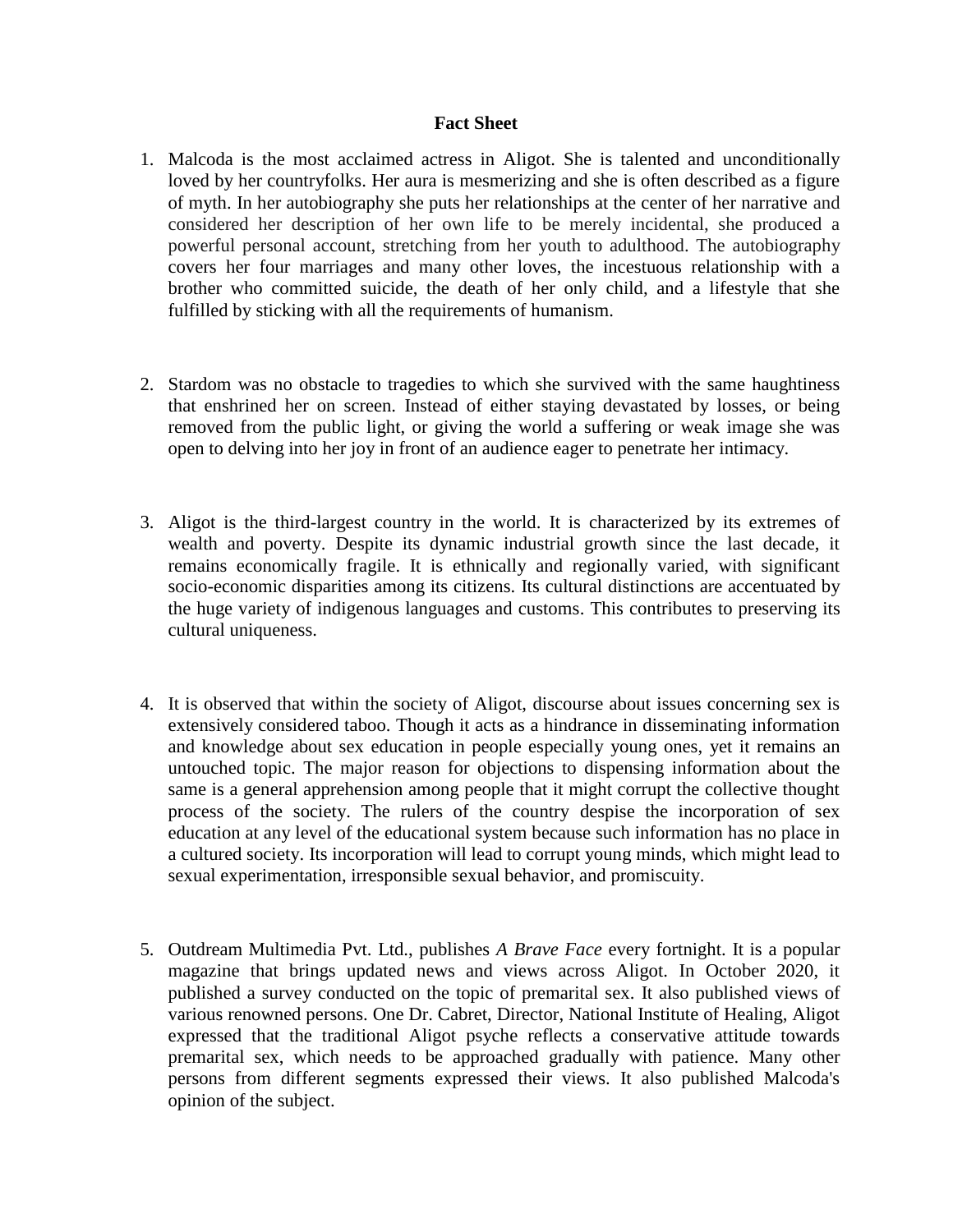6. Malcoda stated that premarital sex is a reality in Aligot. Many people indulge in sex before committing to marriage. A healthy relationship is based on physical intimacy and therefore, nothing is wrong with indulging in sex before marriage. She pointed out that sex education is lacking in the country, due to which girls do not know how to avoid unwanted pregnancy. She strongly opined that it is high time that awareness about sex should not be seen as a taboo.

## 7. The survey is as follows:

| S.<br>no.      | Question                                                              | <b>Yes</b> | N <sub>0</sub> | Don't<br>Know |
|----------------|-----------------------------------------------------------------------|------------|----------------|---------------|
| $\mathbf{1}$   | Is it okay to have pre-marital sex if you are in a relationship?      | 71%        | 25%            | 4%            |
| 2              | Will you avoid pre-marital sex to remain a virgin till marriage?      | 17%        | 68%            | 15%           |
| 3              | Does sex help in building a relationship stronger?                    | 83%        | 11%            | 6%            |
| 4              | Will you marry a person who was previously in a relationship?         | 73%        | 17%            | 10%           |
| 5              | Is it important that your prospective partner is a virgin at the time | 31%        | 44%            | 25%           |
|                | of marriage?                                                          |            |                |               |
| 6              | Does society have an impact on an individual's choice to indulge in   | 61%        | 34%            | 5%            |
|                | pre-marital sex?                                                      |            |                |               |
| $\overline{7}$ | Is pre-marital sex acceptable in our society?                         | 66%        | 24%            | 10%           |
| 8              | Is romance is crucial to succeed in other aspects of life?            | 82%        | 6%             | 12%           |
| 9              | Is pre-marital sex freedom and not a shame?                           | 65%        | 15%            | 20%           |
| 10             | sex education in school\college\university<br>important<br>Is<br>to   | 69%        | 23%            | 8%            |
|                | increasing young people's knowledge and improving their attitudes     |            |                |               |
|                | related to sexual and reproductive health and behaviors.              |            |                |               |

- 8. After this publication people from different sections started to protest against Malcoda's interview. Interestingly, soon after that, another magazine titled *Flick Talks* carried a news item that Malcoda's comment has created a sensation among citizens and it published her defending comments concerning the previous interview.
- 9. She said, " What culture are people talking about? Is anyone unaware of sex in Aligot? Do people not know about AIDS? Nobody romances? One should accept the reality, and we should teach our young generation about the diseases that can be sexually transferred. Let's not act as eyes wide shut."
- 10. Malcoda on 10.10.2020 had sent a legal notice to *Flick Talks* for publishing her comments, which she denies stating to any of their correspondents. She said that the news article uses her previously shared personal opinion to distort the facts and sensationalized the entire matter.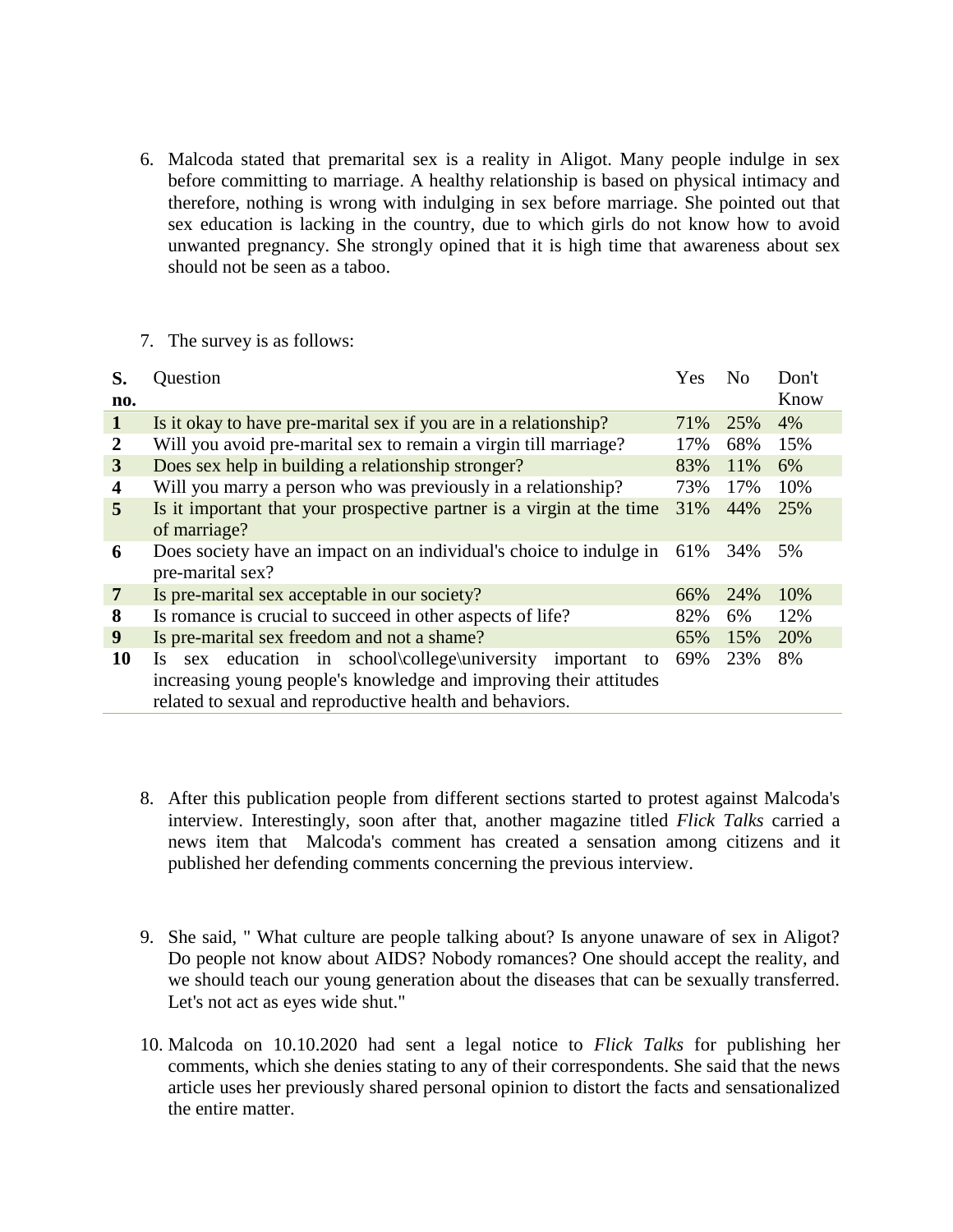- 11. These statements published in *A Brave Face* and *Flick Talks* drew criticism from the public, and as many as 37 criminal complaints were filed against Malcoda. The charges were made out under sections 292, 499, 500, and 505 of the Aligot Penal Code. Many of the other grievances rested on the allegations made under sections 4 and 6 of the Indecent Representation of Women(Prohibition) Act.
- 12. One of the complainants stated that she is a married woman who is the Deputy Division Chief of Royalist Party of Aligot, a political party, and is also involved in social service. The impugned statement disgraced her. Malcoda may find it as a mere utterance, but its implications are serious. It reflects women in a bad light, who indulge in premarital sex. This resulted in her and a larger section of women suffering mental harassment. They shall be looked down upon and in contempt. Especially women of her stature will find it extremely difficult to discharge their professional responsibilities without being illjudged.
- 13. Another complainant is also a woman, Principal, Avoir International Senior Secondary School. The school has an annual subscription to *A Brave Face* due to which the students were able to access the statements of Malcoda. She is in a great position to influence its readers of tender age. It is revealed that she suffered mental agony and shame. The statement insinuates that women lose virginity before marriage, leaving a bad influence on many young readers. She thinks that when a public figure who is popular among youngsters endorse such opinions, it affects them and corrupts their tender minds. They are left with bizarre ideas and lose their grip on morality. They often indulge in what might harm youngsters and lead them to sexually irresponsible behavior. After all, morality is influenced by public notions.
- 14. On 19.11.2020, Malcoda approaches the High Court, Aligot to quash all the criminal proceedings initiated against her. She made a prayer before it to exercise its inherent power under section 482 of the Code of Criminal Procedure. But to her dismay, the plea was rejected by an order dated 30.11.2020. It reasoned that the issue posed before it was questions of fact and a trial judge is the only competent authority. It also ordered that all the cases with the same subject matter must be collectively heard by the Chief Metropolitan Magistrate. Nonetheless, it also recorded its views and condemned premarital sex as well as live-in relationships.

Aggrieved by the same she approached the Supreme Court by way of *Special Leave Petition*.